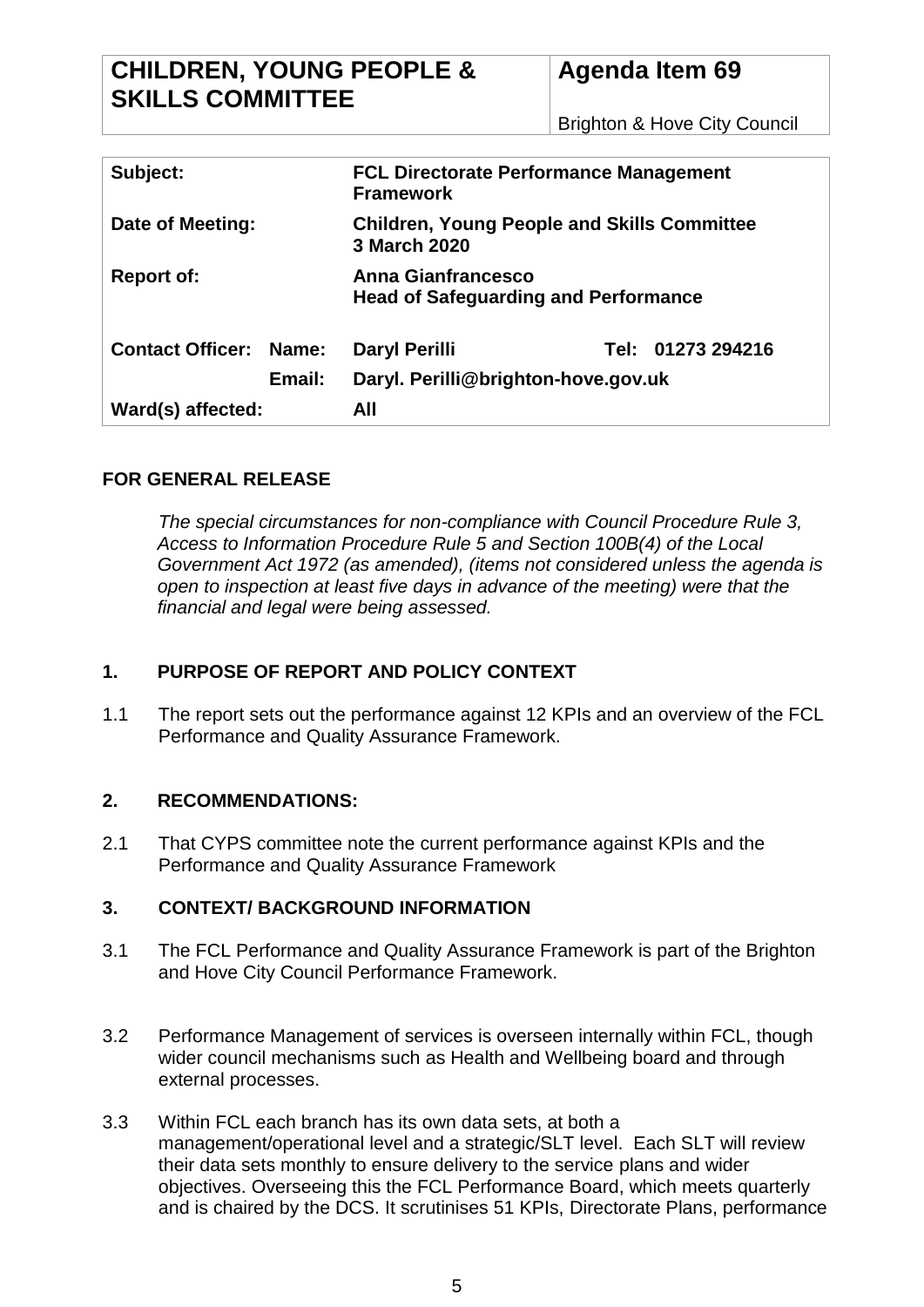against FOIs and MP / member enquiries, EIA Completion, Audit Recommendations, a service user / customer feedback report, a SEND Performance Dashboard, Children's Social Care Performance reports, a Schools Causing Concern report and a Quality Assurance briefing. Exceptions reports are requested for both good performing areas and areas where there is poor performance. These reports ensure performance is challenged, learning is captured and improvements are made.

- 3.4 There are links between SLT's and Board meetings within the Directorate including the SEND Partnership Board, Corporate Parenting Board, Adolescent Board and Brighton and Hove Safeguarding Children Board. These boards all have datasets which enable them to scrutinise the work of FCL within their specialist area. In addition FCL produce data sets and reports to health and Wellbeing, in regard to Children and young peoples mental health and Community Safety Partnership Bard in regard to youth offending.
- 3.5 Due to the nature of the work there is also considerable external oversight and scrutiny of services. A number of services across FCL, including Social Work, SEND, BHISS, Education and Substance misuse are require to submit statutory to either the Department for Education (DfE) or the Department of Health (DfH). The Ofsted, HMIP and CQC inspection frameworks encompass a number of services within the directorate, with both Social Work and The Youth Offending Service being the focus of specialised inspection of these areas of work, while the BHISS service and ru-ok are included in Ofsted and CQC inspections. Ofsted request copies of service performance management reports as part of their inspection frameworks. In addition to the inspection framework the is an annual conversation with Ofsted, where FCL have to evidence to Ofsted the work and improvements made over the previous year, across social work, education and SEND, as well as showing areas identified for improvement. Alongside this FCL work with the Local Government Association and invite in Peer Reviews, most recently a Peer Review on Early Help in Jan 2020, alongside being part of the South East Sector Lead Improvement Programme. Through this programme we are linked to two other local authorities and provide each other with Peer challenge.

## **4. ANALYSIS & CONSIDERATION OF ANY ALTERNATIVE OPTIONS**

4.1 Our Performance and Quality Assurance Framework has been recognised as an area of good practice by Ofsted and LGA Peer Challenge teams. "Regular, comprehensive performance reports enable senior leaders to monitor performance against key performance indicators. This is supported by learning from quality assurance audits, ensuring a focus on practice at monthly performance meetings, corporate parenting panel and the Children, Young People and Skills committee." Ofsted, July 2018.

# **5. COMMUNITY ENGAGEMENT & CONSULTATION**

5.1 As references in 3.4 there are a number of partnership board who are involved in the scrutiny of FCL. The Children, Young People and Skills Committee will now also regular receive a performance dashboard.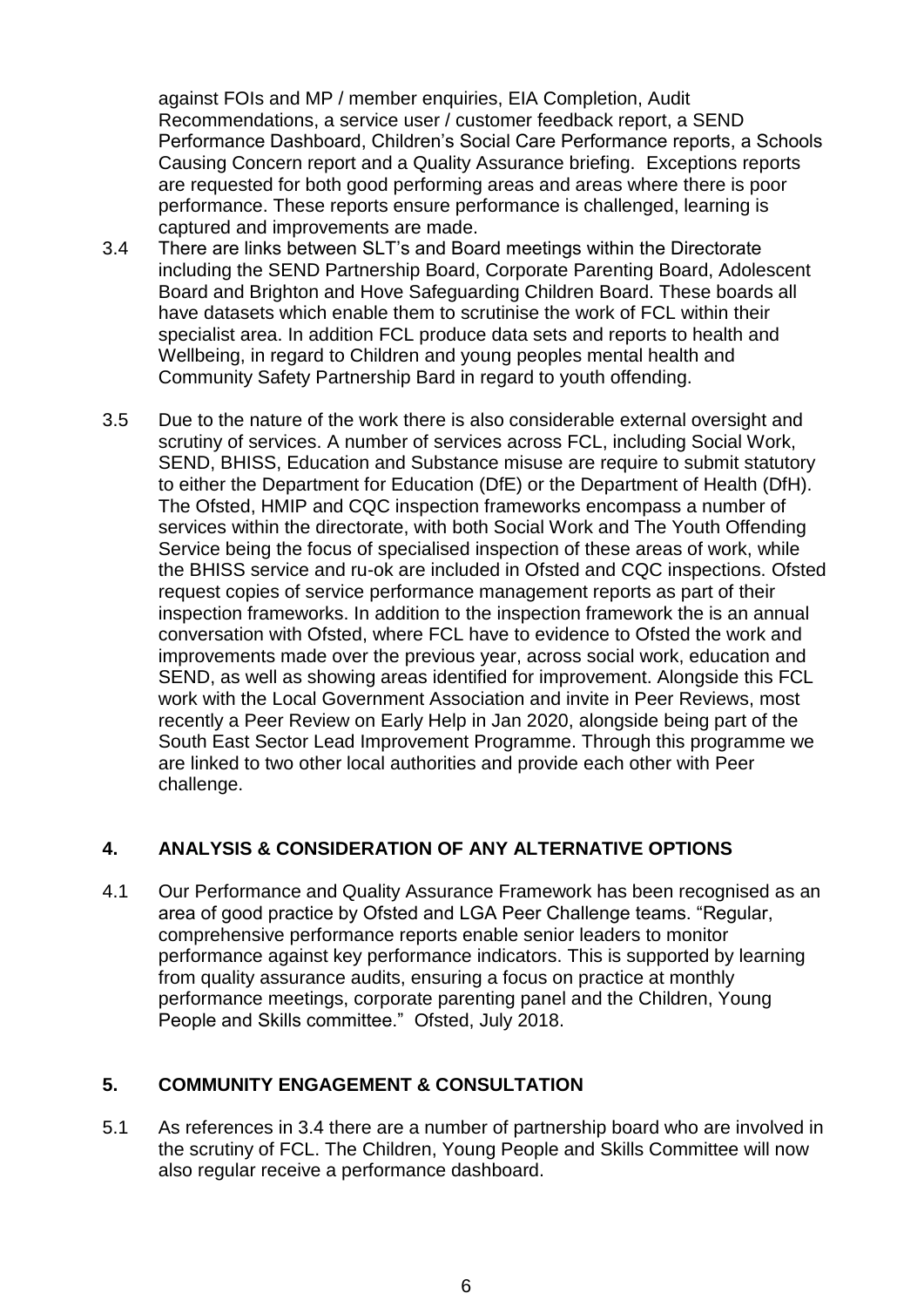#### **6. CONCLUSION**

6.1 The FCL Performance Management and Quality Assurance Framework is wellestablished and viewed as an area of good practice.

#### **7. FINANCIAL & OTHER IMPLICATIONS:**

Financial Implications:

No financial implications

*Finance Officer Consulted: Dave Ellis Date: 21/02/20*

#### Legal Implications:

- 7.1 As described in the body of this report the Local Authority is required to submit statutory returns to the Department for Education (DfE). There are no other specific legal implications arising from this report which is for noting by Committee only.
- *7.2 Lawyer Consulted: Sandra O'Brien Date: 21/02/20*

#### Equalities Implications:

7.3 The range of KPIs reported to the FCL Performance Board and to CYP&S Committee include outcomes for vulnerable and disadvantaged service users.

Sustainability Implications:

7.4 None

Any Other Significant Implications:

Crime & Disorder Implications:

7.5 None

Risk and Opportunity Management Implications:

7.6 None

Public Health Implications:

7.7 The FCL Performance Board has oversight of key Public Health KPIs that include children and young people in the City.

Corporate / Citywide Implications:

7.8 None